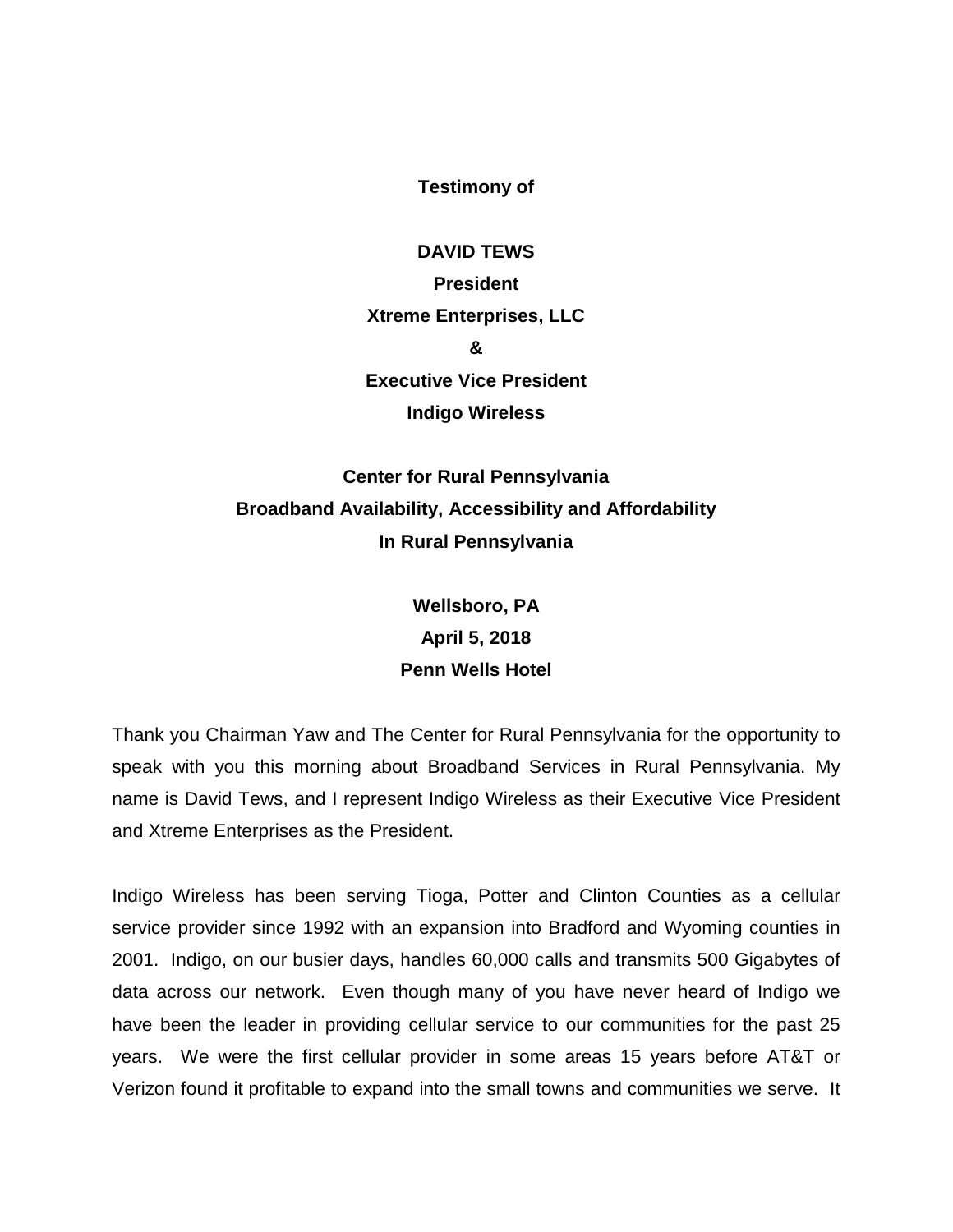is important to note that since our inception we have invested many millions into infrastructure and have never received any subsidies from a government agency or RUS. For a few years we were permitted by legislation to have our ever-increasing cost of providing 911 services reimbursed but even that has been eliminated with all funding now going directly to PSAPs, leaving us with the financial burden of providing for 911 services without reimbursement.

Combined Indigo and Xtreme locally employs 24 full time employees in professional and technical positions with our non-executive pay scale 6% higher than the median Tioga County Income. We also provide highly funded top tier medical benefits as well as a retirement plan that we have contributed to since 2001.

In 2013 Indigo Wireless began a Broadband experiment within our network to research what options may be available to serve the rural communities with Broadband services. Through that experiment we found we did have the ability to deliver reliable high speed Internet to remote locations using Terrestrial Fixed Broadband with speeds of 10 MB.

Terrestrial Fixed Broadband is not satellite or cellular. It is a point to multipoint technology using the latest developments in LTE-A (Long Term Evolution-Advanced) to deliver Broadband to a fixed location. The breakthrough in this technology in the past two years has been the affordable availability of MIMO (Massive In Massive Out) to achieve connections through and around obstacles using Multipath Signals. This is a stepping stone to 5G and we can tell you, It Works!

In July of 2016 we formed Xtreme Enterprises and moved from experimental to a commercial operation. Since that time Xtreme has invested over \$1,000,000 in infrastructure and we currently serve the communities of Blossburg, Mansfield, Wellsboro, Tioga, Galeton, Morris, Elkland, Osceola, Knoxville, Westfield and even smaller areas in between. Again, without any subsidies!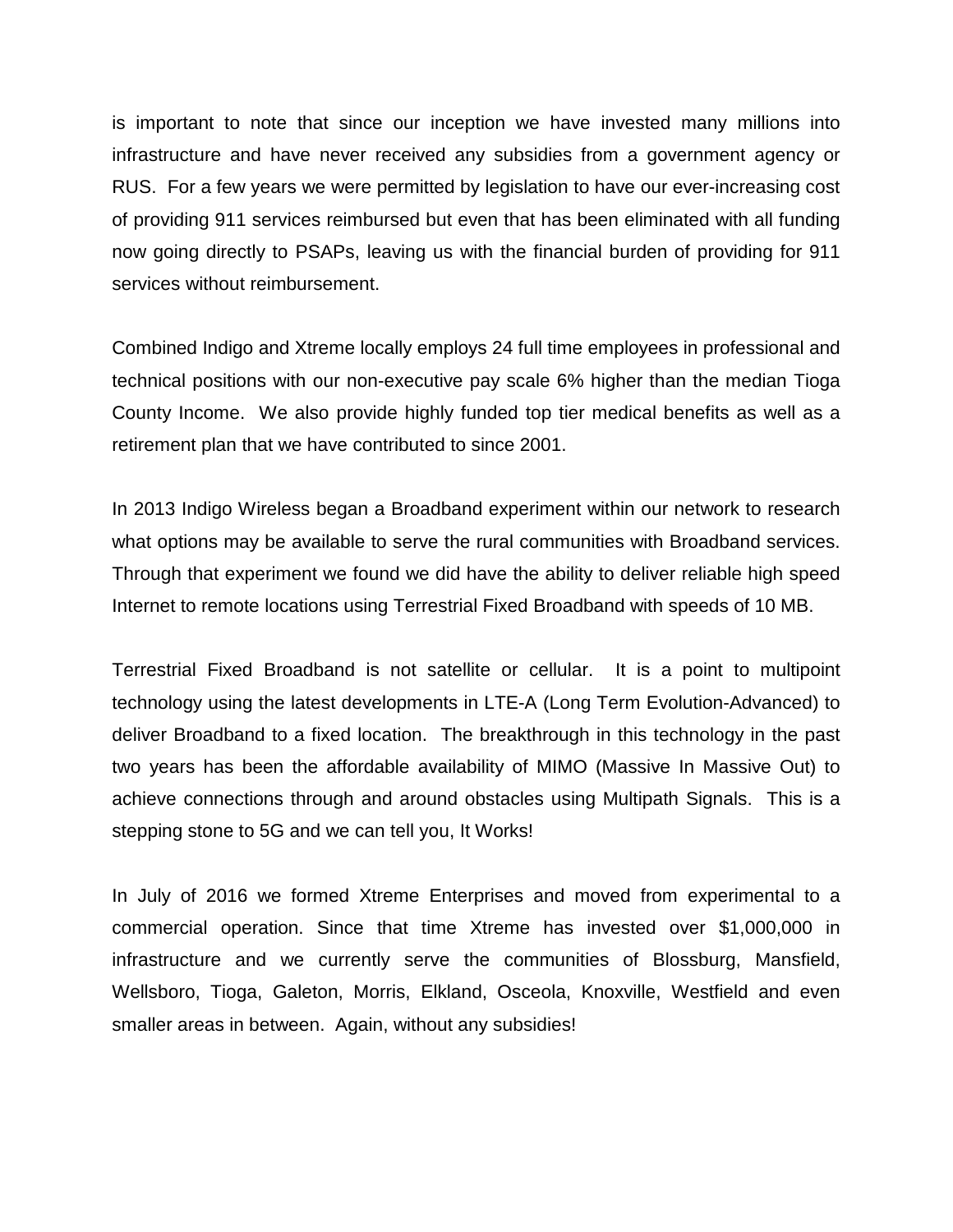Since beginning Xtreme we have been able to take advantage of newer technology along with unlicensed and licensed spectrum to bring a high level of Internet Service to the towns we serve. Currently we are delivering speeds of 80MB down and 5MB up to some of our communities and we have the ability to go faster. As an example of our success and uptake we serve the small town of Knoxville which, based on the 2010 census, has a population of 623. Currently we serve 62% of the households in that community as Internet customers and last month we delivered 6.7 Terabytes of data to that one small town. Additionally, a small business in the community was considering relocating due to Internet reliability. As a result of Xtreme bringing Hi Speed Internet to the town they were able continue to operate which resulted in saving about 20 jobs.

I was asked to share our success stories, our challenges and our needs. The above is one of our success stories, I would now like to address our challenges.

One item that the legislators in the room can do to help is to pass new legislation that designates Broadband as an "Essential Service". It almost seems impossible to me that this has not been done but I am not aware of the designation. Recently we wanted to install new antennas on an existing tower to enhance the speed and coverage in Elkland, PA. Currently, because Broadband is not designated as an essential service the zoning code requires certain documentation and permits before proceeding. If Broadband were designated as an "Essential Service", we would be allowed to proceed and notify permitting after the work was completed. I'm not referring to building towers, this is to simply add new antennas to an existing tower structure. This delay for permitting may not sound like a large burden but the requirement added both time and expense to our expansion.

Another challenge is the size of not only Xtreme's operation but the numerous other Wireless Service Providers in PA. I do not have the exact numbers for Pennsylvania but the Wireless Internet Service Providers Association (WISPA) organization estimates there are 2500 small wireless internet providers in the US. In our section of Northern Pennsylvania there is a WISP covering at least portions of Tioga, Potter, Bradford,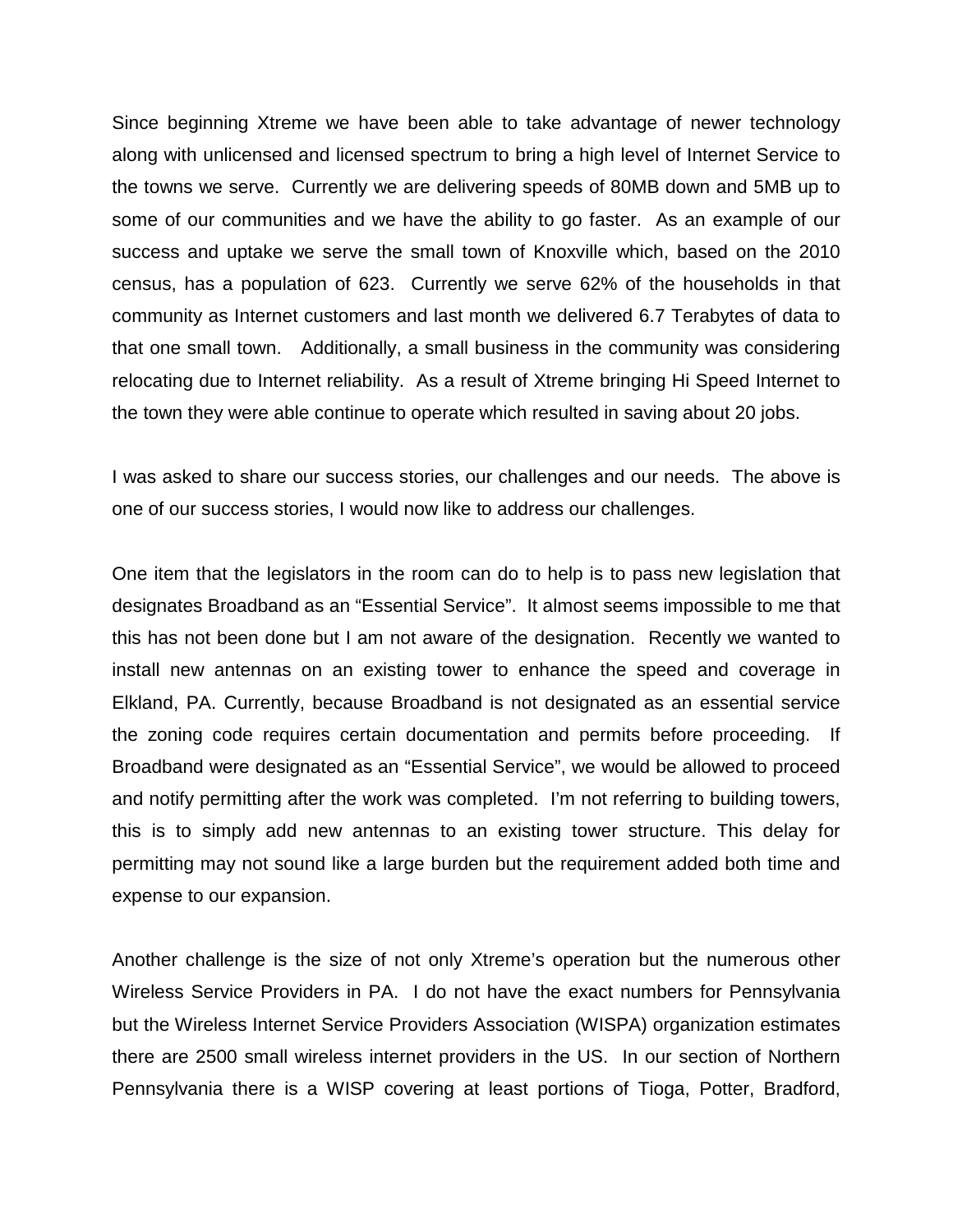Lycoming and Clinton Counties. These small providers like Xtreme are providing a solution today, not 10 years from now. The challenge for us is, should we continue to fund growth and serve small communities if the big players are all coming soon and with a pocket full of subsidies? We need to work together to figure out how the small WISP, who is already out there doesn't get hurt when the funding becomes available. The threat of CAF II and other government subsidies is very concerning to these small operators who do not have the resources to apply for federal funding or comply with the regulatory requirements after receiving Rural Utility grants or loans.

What is missed in the equation of delivering broadband to rural towns in Pennsylvania is the small operators who are delivering service today. Maybe we can work together to tackle the formidable obstacle of rural broadband in steps. I believe the best use of subsidies and other funding is to fund something that has the potential to address the long term needs of the communities. The problem with that approach is time. The people living in these towns don't want to hear that money has been awarded to a provider with a big name that is committed to bring Gigabit service to them within 10 years. They need their children to be able to do their schoolwork and get online tomorrow. The fastest solution is Terrestrial Wireless Broadband.

Everyone believes the answer to the lack of Broadband is funding and I do agree funding can help bridge the gap. However, there are some things to keep in mind.

- 1. We've been talking about the "digital divide" for years and there is no amount of funding that will keep rural America equal to its urban counterparts. We should aim to bring our rural communities up to par but by the time we deploy, the urban areas will have once again leaped forward to a newer and faster threshold. I'm not suggesting we don't try, our goal however must be realistic and within reach.
- 2. We should be discussing two types of speed. Speed of the Internet packages being delivered to our rural communities. And more importantly, the speed in which we deliver something usable to the area.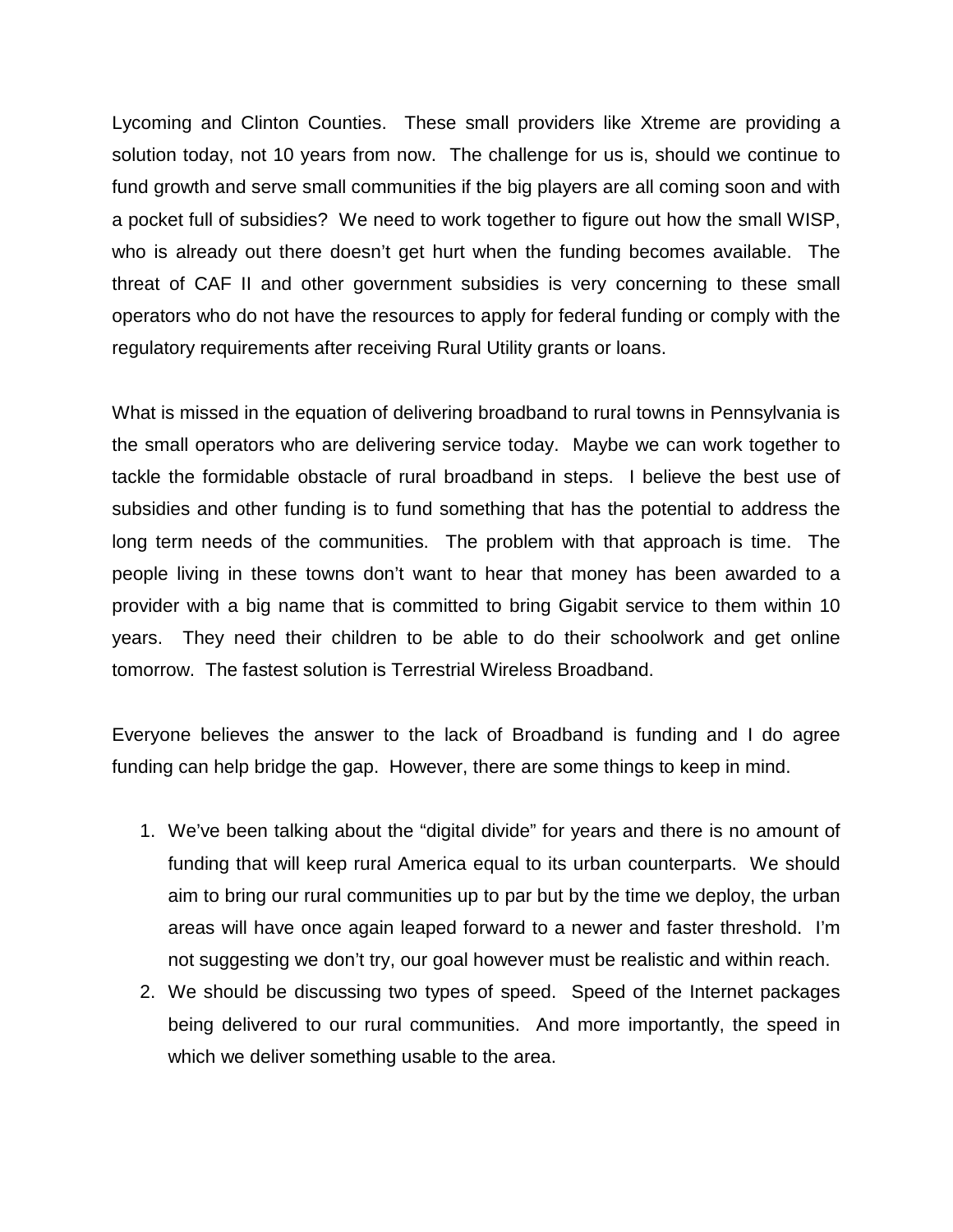I'd like to make my final points and suggestions in this area. Currently there are a number of existing and potential funding opportunities available to providers of rural broadband. We, as an industry and the residents of our communities are of course grateful and hopeful they will provide a solution. The concern with these programs is there is too much focus on speed of Internet. These funding mechanisms are designed for and will be used primarily by larger telcos, cable companies and other utilities. What is forgotten is we need to deliver Internet now, not within 10 years. 10 years from now these communities will be so far behind the only residents still living in these areas will be those who do not use or feel they need high speed Internet. If you need the Internet to conduct business or simply to be a part of the world, you can't wait 10 more years. The CAF II auctions and most likely, the latest 600 Million promised from our federal government are being distributed based on a 10 year promise. In Pennsylvania, we have a chance to do better! Pennsylvania's recent announcement of rural broadband funding, as far as I am aware, has not been designated to supplement the existing programs and is not tied to RUS or Department of Agriculture guidelines. Let's do this differently and allow funding for smaller agile operators that are leading the way today in providing real and usable Internet service. I made the statement earlier in my testimony there are 2500 Wireless Providers in the US today. Give those small operators an opportunity to share in the funding and you will see speeds and packages of 25 to 100 Mb in months not years. To some it may not make sense to fund speeds less than the Gigabits most of us are now able to get, but when your best internet speed is under 1Mb, 25 Mb is the difference between being a part of today's world or not.

I'd like to close with an additional success story. This is about a family in Westfield, PA who are grandparents raising their grandson because of the other topic we all are sorely aware of, the opioid infiltration. When we delivered 25Mb Internet to their home and they connected, the grandmother cried and hugged our Installer. Her young grandson, who had his entire life turned upside down, at least now had one of the things he enjoyed returned to his life. We have many of these stories including people thanking and cheering our employees as they work on homes in rural Tioga County.